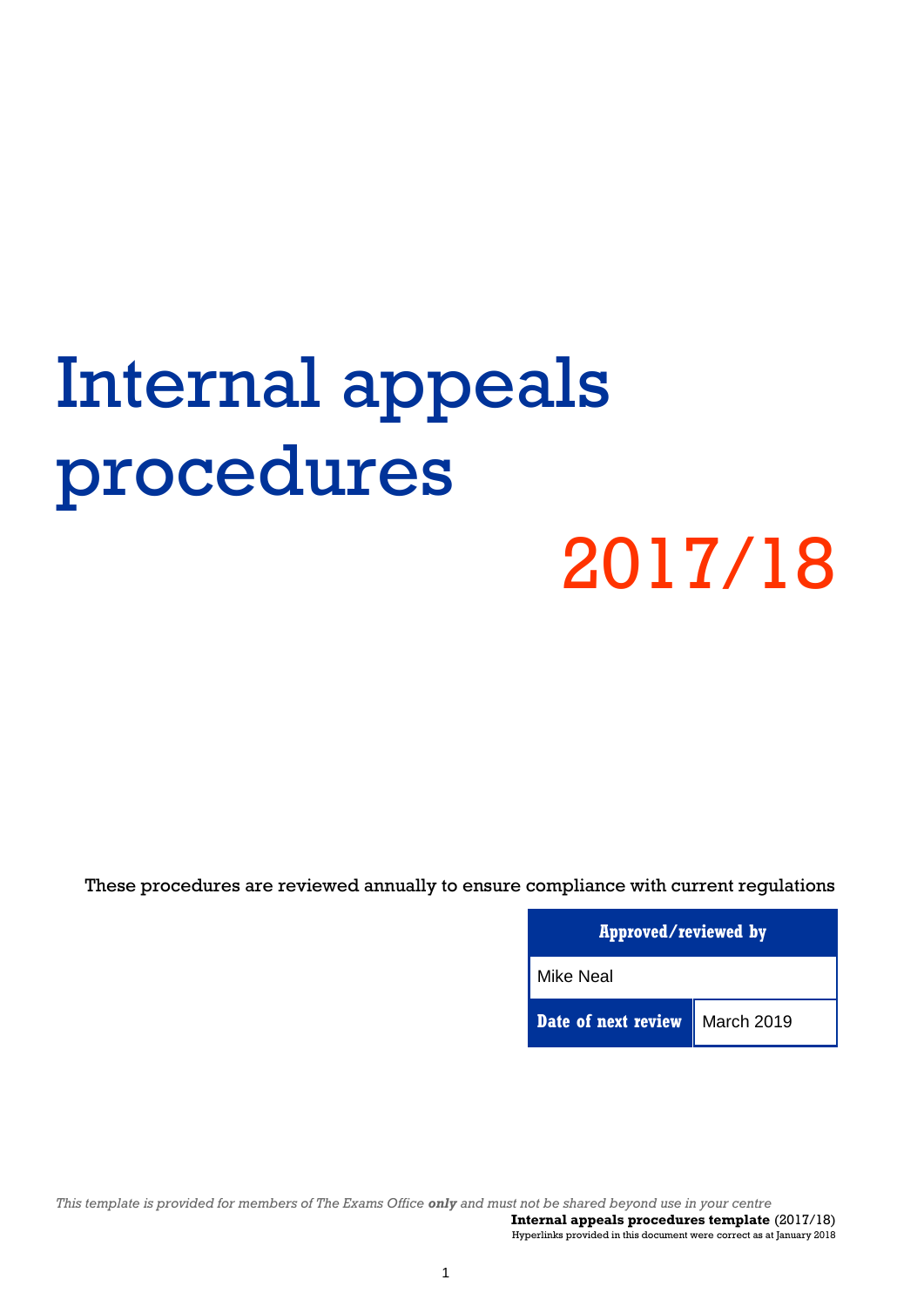# **Key staff involved in internal appeals procedures**

| Role           | Name(s)                      |
|----------------|------------------------------|
| Head of centre | <b>Mr Niall Smith</b>        |
| SLT members    | Mr Mike Neal, Mr Brian Burns |
| Exams officer  | <b>Mr Simon Pike</b>         |
|                |                              |
|                |                              |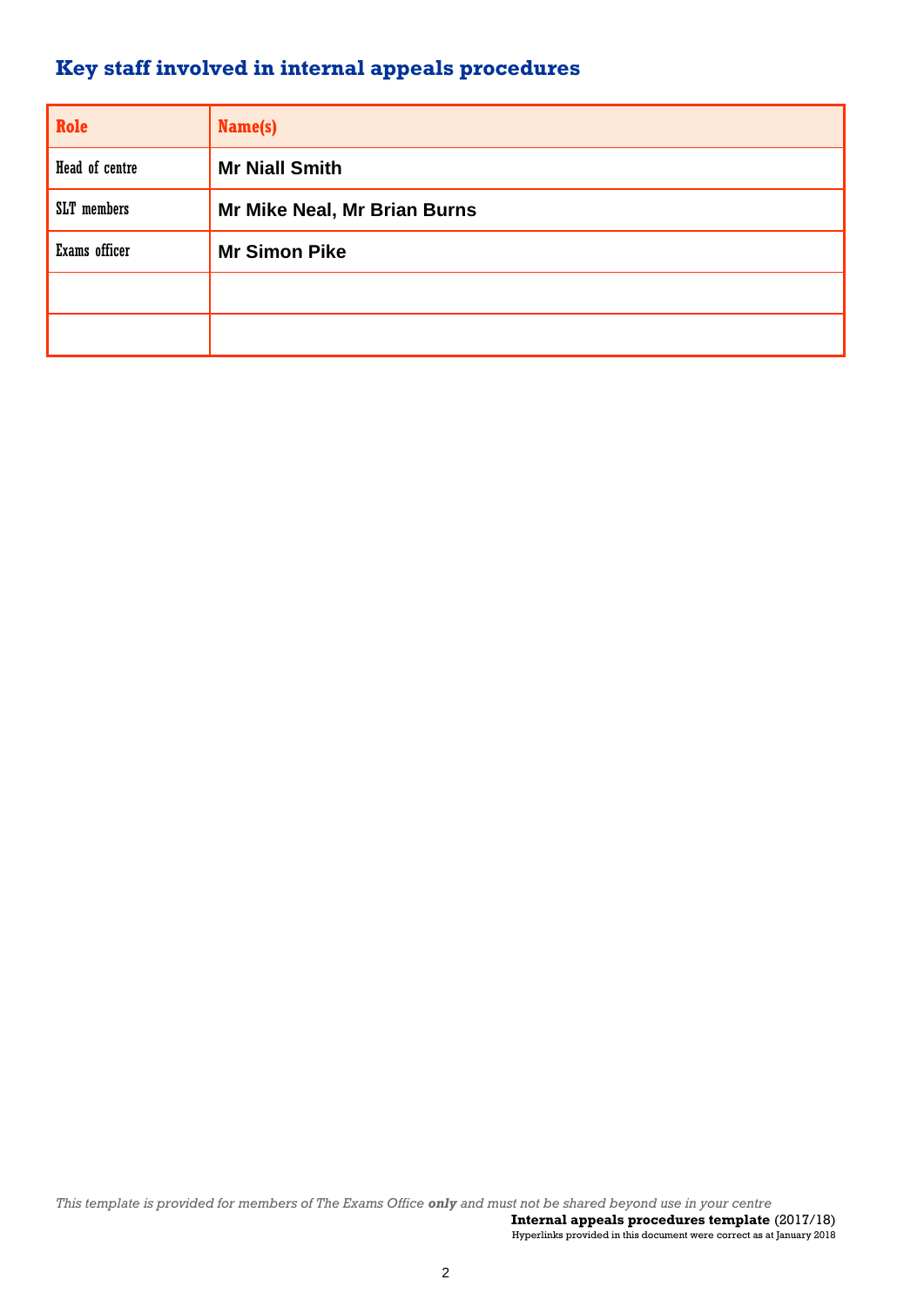#### **1. Appeals against internal assessment decisions (centre assessed marks)**

This procedure confirms Southborough High School's compliance with JCQ's *General Regulations for Approved Centres 2017-2018, section 5.8* that the centre has in place *"a written internal appeals procedure relating to internal assessment decisions and to ensure that details of this procedure are communicated, made widely available and accessible to all candidates"* and that the centre *"must inform candidates of their centre assessed marks as a candidate is allowed to request a review of the centre's marking before marks are submitted to the awarding body."*

Certain components of GCSE and GCE (GCSE controlled assessments, GCE coursework, GCE and GCSE non-examination assessments) and other qualifications that contribute to the final grade of the qualification are internally assessed (marked) by the centre. The marks awarded (the internal assessment decisions) are then submitted by the deadline set by the awarding body for external moderation.

| <b>Date</b> | <b>Qualification</b>                   | <b>Details</b>                                                                |
|-------------|----------------------------------------|-------------------------------------------------------------------------------|
| 15/05/2018  | GCSE                                   | Final date for submission of coursework marks (AQA, OCR, Pearson and<br>WJEC) |
| 15/05/2018  | GCE                                    | Final date for submission of coursework marks (AQA, OCR, Pearson and<br>WJEC) |
| 31/05/2018  | <b>GCSE &amp; GCE Art &amp; Design</b> | Final date for submission of coursework marks (AQA, OCR, Pearson and<br>WJEC) |

#### **Deadlines for the submission of marks** (Summer 2018 exam series)

Southborough High School is committed to ensuring that whenever its staff mark candidates' work this is done fairly, consistently and in accordance with the awarding body's specification and subject-specific associated documents.

Southborough High School ensures that all centre staff follow a robust *Non-examination assessment policy* (for the management of GCE and GCSE non-examination assessments). This policy details all procedures relating to non-examination assessments for GCE, GCSE, Project qualifications including the marking and quality assurance processes which relevant teaching staff are required to follow.

Candidates' work will be marked by staff who have appropriate knowledge, understanding and skill, and who have been trained in this activity. Southborough High School is committed to ensuring that work produced by candidates is authenticated in line with the requirements of the awarding body. Where a number of subject teachers are involved in marking candidates' work, internal moderation and standardisation will ensure consistency of marking.

## On being informed of their centre assessed marks, if a candidate believes that the above procedures were not followed in relation to the marking of his/her work, or that the

*This template is provided for members of The Exams Office only and must not be shared beyond use in your centre*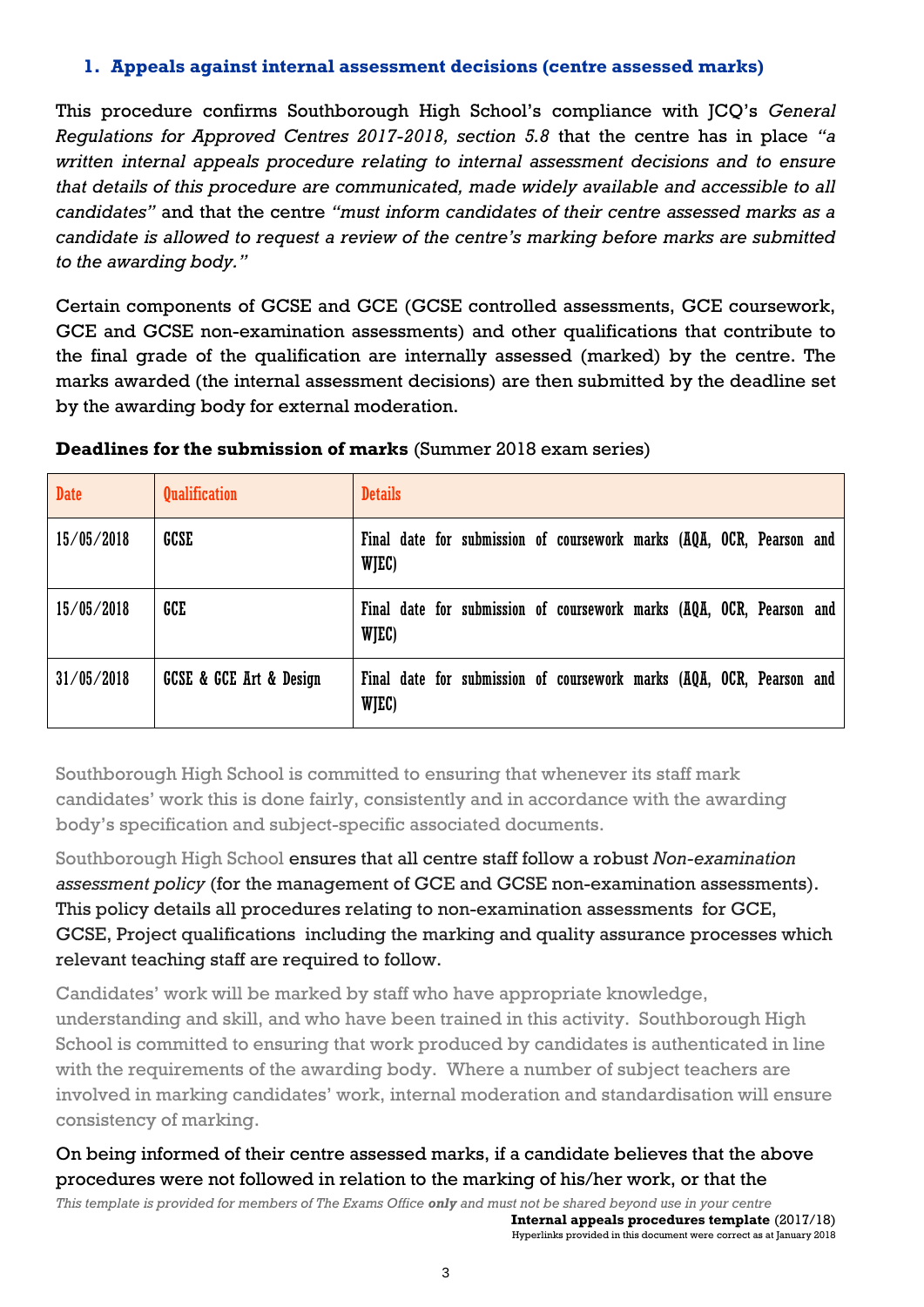assessor has not properly applied the mark scheme to his/her marking, then he/she may make use of this appeals procedure to consider whether to request a review of the centre's marking.

- 1. Southborough High School will ensure that candidates are informed of their centre assessed marks so that they may request a review of the centre's marking before marks are submitted to the awarding body.
- 2. Southborough High School will inform candidates that they may request copies of materials (for example, a copy of their marked work, the relevant specification, the mark scheme and any other associated subject-specific documents) to assist them in considering whether to request a review of the centre's marking of the assessment.
- 3. Southborough High School will, having received a request for copies of materials, promptly make them available to the candidate within 3 working days.
- 4. Southborough High School will provide candidates with sufficient time in order to allow them to review copies of materials and reach a decision.
- 5. Southborough High School will provide a clear deadline for candidates to submit a request for a review of the centre's marking. Requests will not be accepted after this deadline. Requests must be made in writing within 3 working days of receiving copies of the requested materials by completing the **internal appeals form**.
- 6. Southborough High School will allow 5 working days for the review to be carried out, to make any necessary changes to marks and to inform the candidate of the outcome, all before the awarding body's deadline.
- 7. Southborough High School will ensure that the review of marking is carried out by an assessor who has appropriate competence, has had no previous involvement in the assessment of that candidate and has no personal interest in the review.
- 8. Southborough High School will instruct the reviewer to ensure that the candidate's mark is consistent with the standard set by the centre.
- 9. Southborough High School will inform the candidate in writing of the outcome of the review of the centre's marking.
- 10.The outcome of the review of the centre's marking will be made known to the head of centre. A written record of the review will be kept and made available to the awarding body upon request.

The moderation process carried out by the awarding bodies may result in a mark change, either upwards or downwards, even after an internal review. The internal review process is in place to ensure consistency of marking within the centre, whereas moderation by the awarding body ensures that centre marking is line with national standards. The mark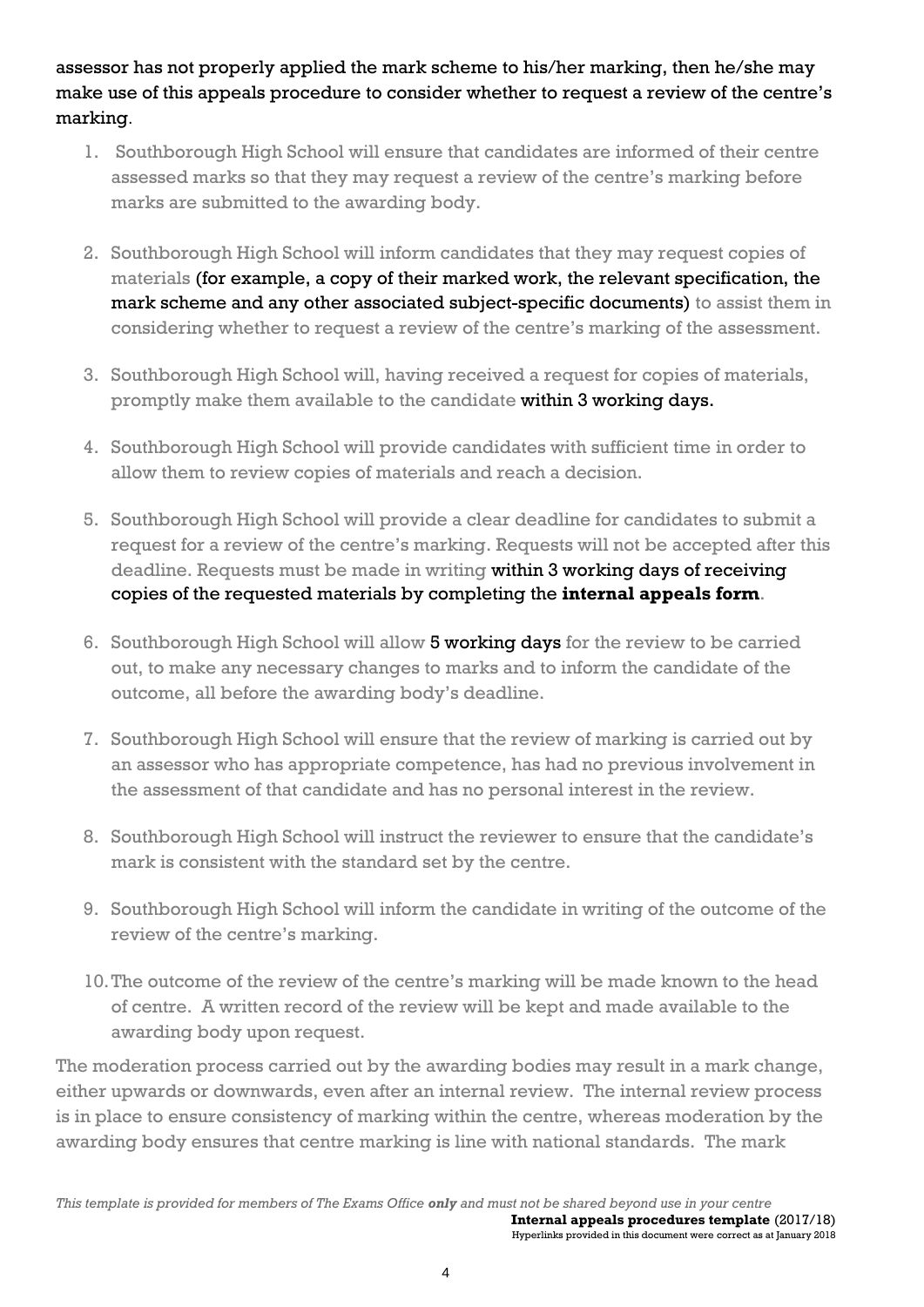submitted to the awarding body is subject to change and should therefore be considered provisional.

The procedure (in grey font) is quoted directly from the JCQ publication *[Reviews of marking \(centre assessed](http://www.jcq.org.uk/exams-office/controlled-assessments)  [marks\) suggested template for centres](http://www.jcq.org.uk/exams-office/controlled-assessments)* (updated in January 2018).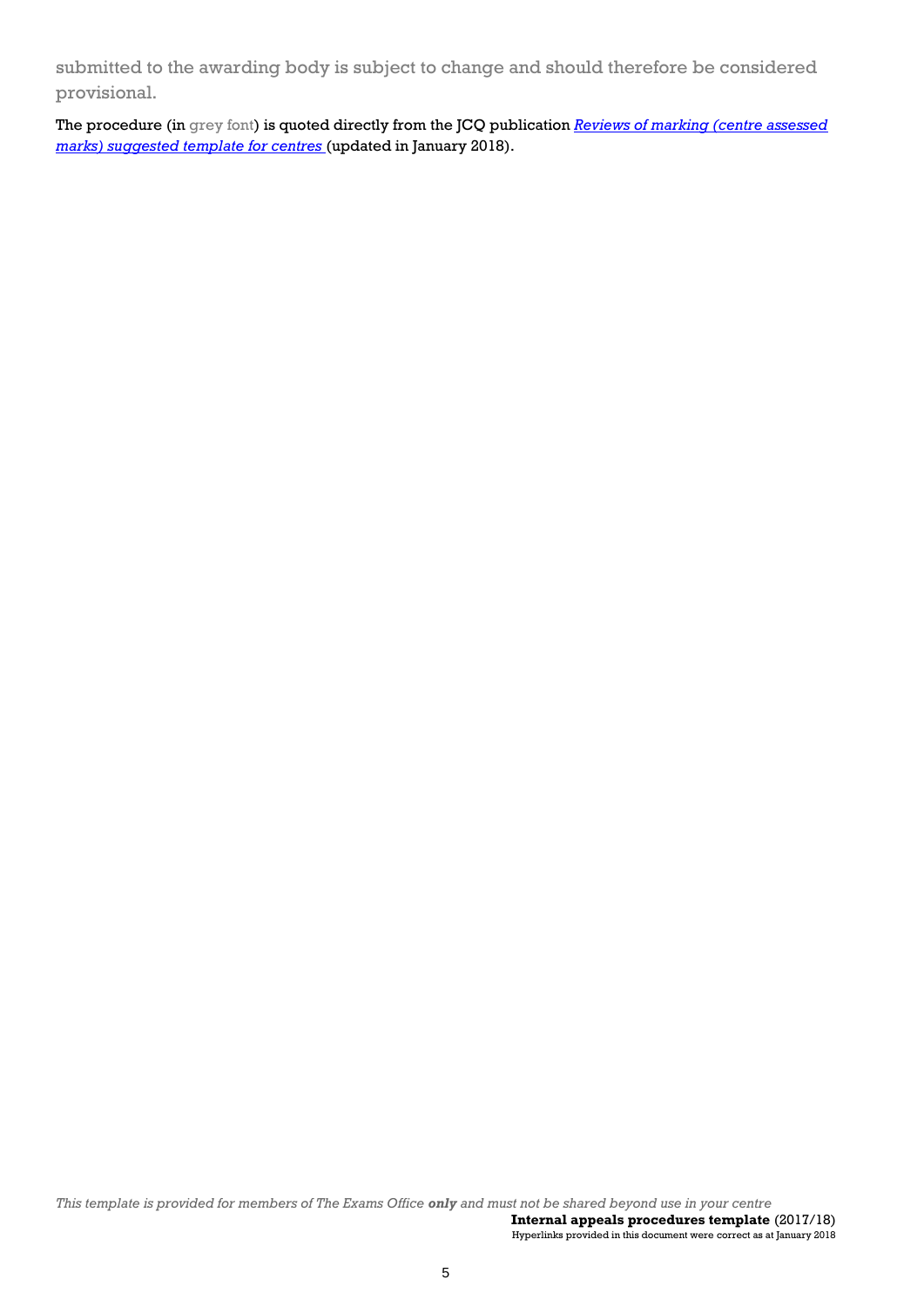### **2. Appeals against the centre's decision not to support a clerical check, a review of marking, a review of moderation or an appeal**

This procedure confirms [**Centre Name's**] compliance with JCQ's *General Regulations for Approved Centres 2017-2018, section 5.14* that the centre has in place *"a written internal appeals procedure to manage disputes when a candidate disagrees with a centre decision not to support a clerical check, a review of marking, a review of moderation or an appeal..."*

Following the issue of results, awarding bodies make post-results services available. [insert how this works in your centre, for example - Full details of these services, internal deadlines for requesting a service and fees charged are provided by the exams officer].

Candidates are also informed of the arrangements for post-results services **before** they sit any exams and the accessibility of senior members of centre staff immediately after the publication of results by [insert your centre's process detailing how candidates are informed].

If the centre or a candidate (or his/her parent/carer) has a concern and believes a result may not be accurate, an enquiry about the result may be requested.

E*nquiries about results* (EARs) offers three services.

- Service  $1$  clerical re-check
- Service  $2$  review of marking
- Service  $3$  review of moderation (this service is not available to an individual candidate)

Written candidate consent (informed consent via candidate email is acceptable) is required in all cases before a request for an EAR service 1 or 2 is submitted to the awarding body as with these services candidates' marks and subject grades may be lowered. Candidate consent can only be collected **after** the publication of results.

If a concern is raised about a particular examination result, [insert how this works in your centre, for example - the exams officer, teaching staff and head of centre will investigate the feasibility of requesting an enquiry supported by the centre].

Where the centre does not uphold a request from a candidate, [insert your centre's policy on this, for example, the candidate may pay the appropriate EAR fee to the centre, and a request will be made to the awarding body on the candidate's behalf].

If the candidate (or his/her parent/carer) believes there are grounds to appeal against the centre's decision not to support an enquiry, an internal appeal can be submitted to the centre [insert your centre's process, for example – by completng the **internal appeals form**] at least [X calendar days] prior to the internal deadline for submitting an EAR.

The appellant will be informed of the outcome of his/her appeal [insert when – for example, before the internal deadline for submitting an EAR].

Following the EAR outcome, an external appeals process is available if the head of centre remains dissatisfied with the outcome and believes there are grounds for appeal. The JCQ publications *Post-Results Services* and *JCQ Appeals Booklet* (*A guide to the awarding bodies'*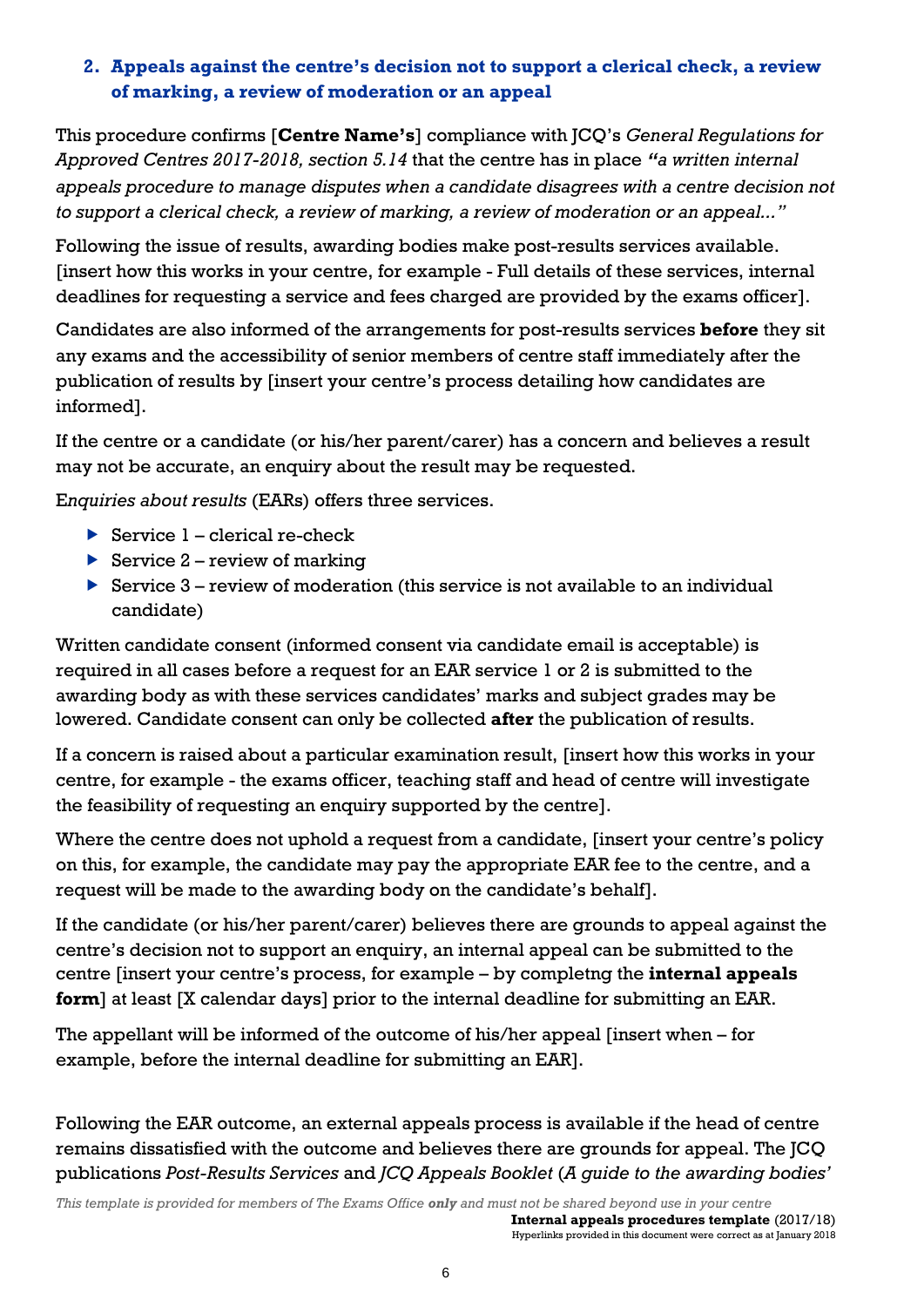*appeals processes*) will be consulted to determine the acceptable grounds for a preliminary appeal.

Where the head of centre is satisfied after receiving the EAR outcome, but the candidate (or his/her parent/carer) believes there are grounds for a preliminary appeal to the awarding body, a further internal appeal may be made to the head of centre. Following this, the head of centre's decision as to whether to proceed with a preliminary appeal will be based upon the acceptable grounds as detailed in the *JCQ Appeals Booklet*. Candidates or parents/carers are not permitted to make direct representations to an awarding body.

[Insert your centre's procedure here, for example - The **internal appeals form** should be completed and submitted to the centre within [X calendar days] of the notification of the outcome of the EAR. Subject to the head of centre's decision, this will allow the centre to process the preliminary appeal and submit to the awarding body within the required **30 calendar days** of receiving the outcome of the enquiry about results process. Awarding body fees which may be charged for the preliminary appeal must be paid to the centre by the appellant before the preliminary appeal is submitted to the awarding body (fees are available from the exams officer). If the appeal is upheld by the awarding body, this fee will be refunded by the awarding body and repaid to the appellant by the centre.]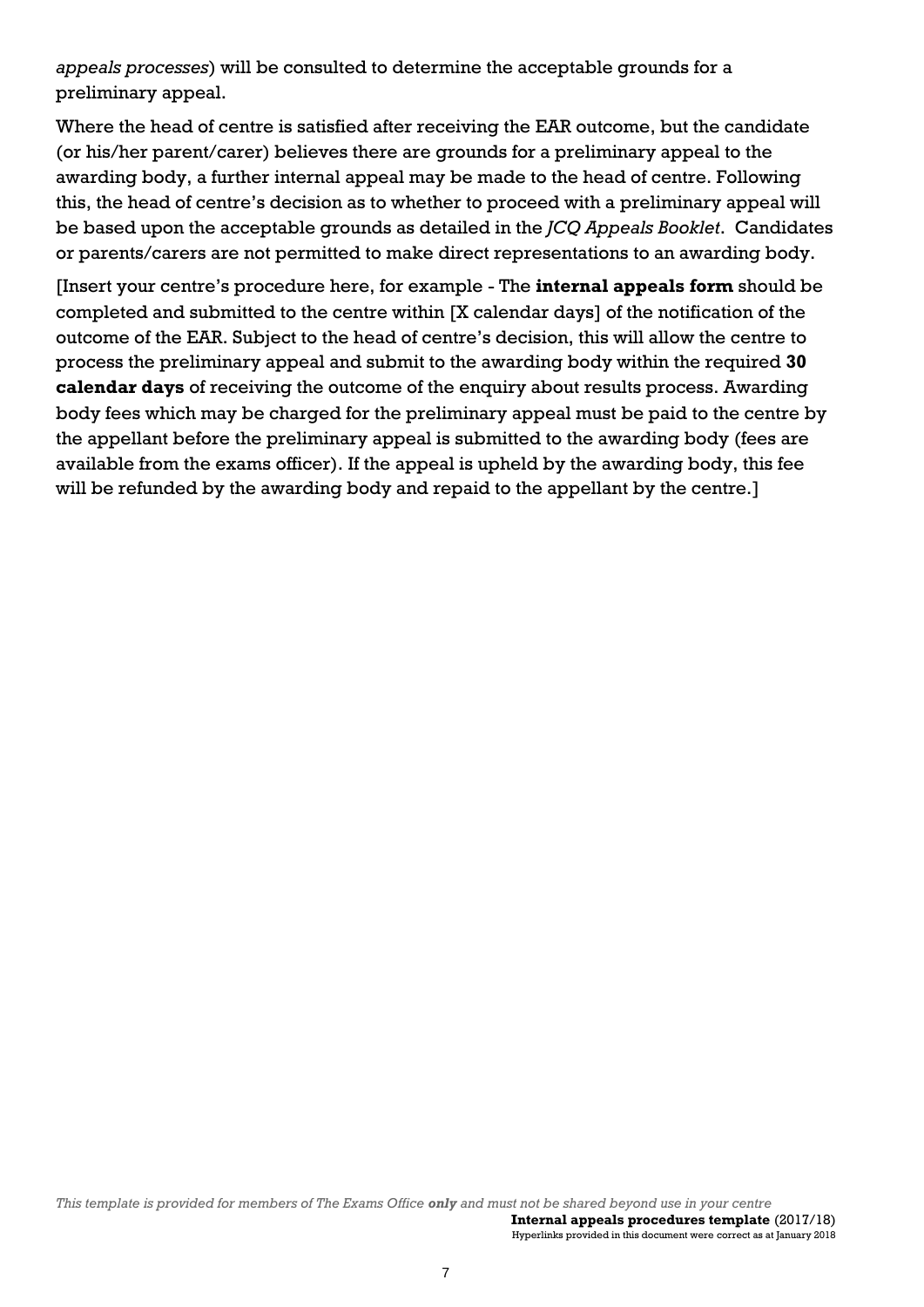# **Internal appeals form**

| <b>FOR CENTRE USE ONLY</b> |  |  |  |  |
|----------------------------|--|--|--|--|
| Date received              |  |  |  |  |
| Reference No.              |  |  |  |  |

Please tick box to indicate the nature of your appeal and complete all white boxes on the form below

- $\Box$  Appeal against an internal assessment decision and/or request for a review of marking
- $\Box$  Appeal against the centre's decision not to support a clerical check, a review of

#### marking, a review of moderation or an appeal

| Name of appellant    | <b>Candidate name</b><br>if different to appellant |  |
|----------------------|----------------------------------------------------|--|
| <b>Awarding body</b> | Exam paper code                                    |  |
| <b>Subject</b>       | <b>Exam paper title</b>                            |  |

**Please state the grounds for your appeal below**

*(If applicable, tick below)*

Where my appeal is against an internal assessment decision I wish to request a review of the centre's marking

*If necessary, continue on an additional page if this form is being completed electronically or overleaf if hard copy being completed*

Appellant signature:  $\qquad \qquad$  Date of signature:

**This form must be signed, dated and returned to the exams officer on behalf of the head of centre to the timescale indicated in the relevant appeals procedure**

*This template is provided for members of The Exams Office only and must not be shared beyond use in your centre*  **Internal appeals procedures template** (2017/18) Hyperlinks provided in this document were correct as at January 2018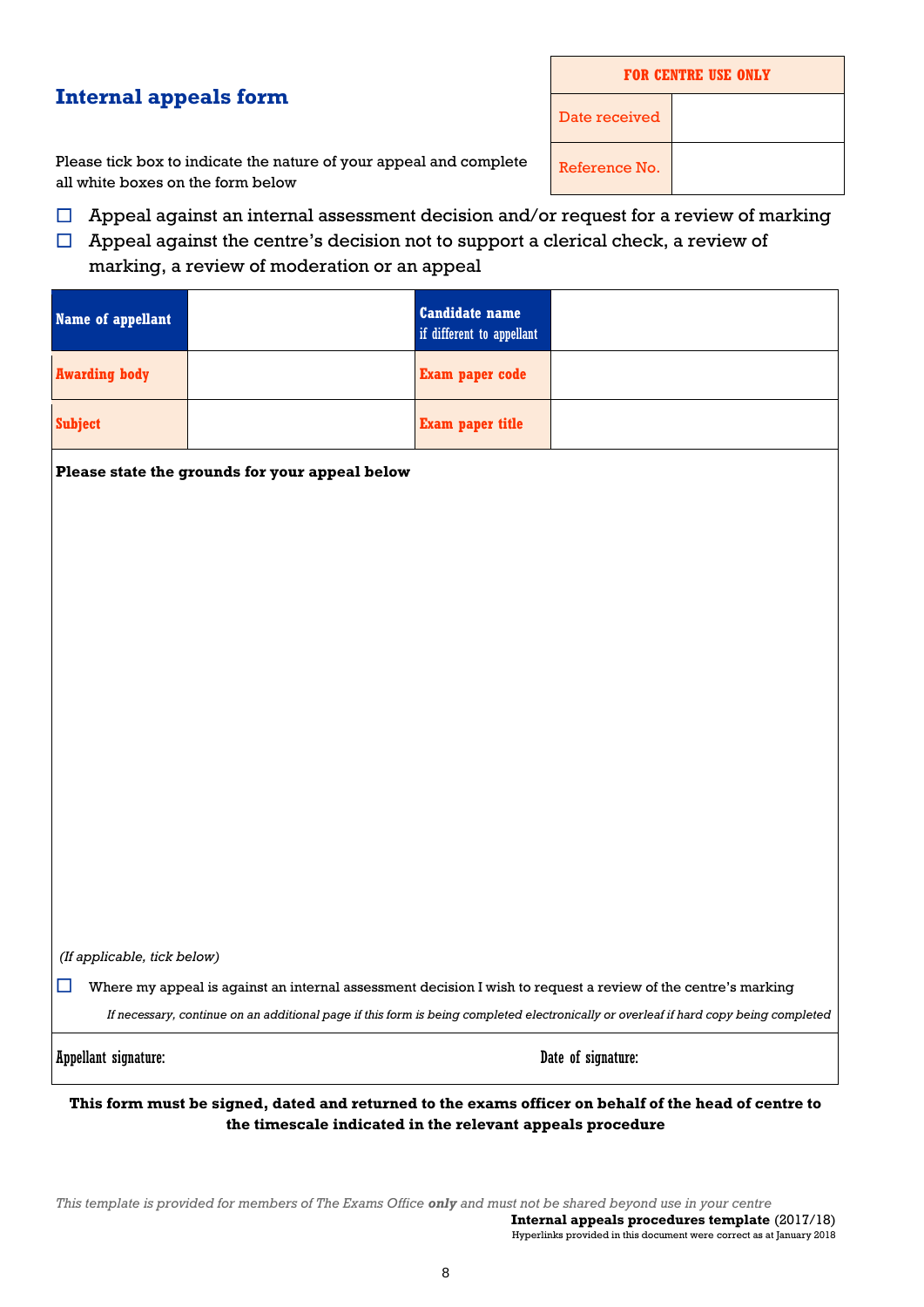# **Complaints and appeals log**

On receipt, all complaints/appeals are assigned a reference number and logged. Outcome and outcome date is also recorded.

The outcome of any review of the centre's marking will be made known to the head of centre. A written record of the review will be kept and logged as an appeal, so information can be easily made available to an awarding body upon request.]

| Ref No. | Date received Complaint or Appeal | <b>Outcome</b> | Outcome date |
|---------|-----------------------------------|----------------|--------------|
|         |                                   |                |              |
|         |                                   |                |              |
|         |                                   |                |              |
|         |                                   |                |              |
|         |                                   |                |              |
|         |                                   |                |              |
|         |                                   |                |              |
|         |                                   |                |              |
|         |                                   |                |              |
|         |                                   |                |              |
|         |                                   |                |              |
|         |                                   |                |              |
|         |                                   |                |              |
|         |                                   |                |              |
|         |                                   |                |              |
|         |                                   |                |              |
|         |                                   |                |              |
|         |                                   |                |              |
|         |                                   |                |              |
|         |                                   |                |              |
|         |                                   |                |              |
|         |                                   |                |              |

*This template is provided for members of The Exams Office only and must not be shared beyond use in your centre*